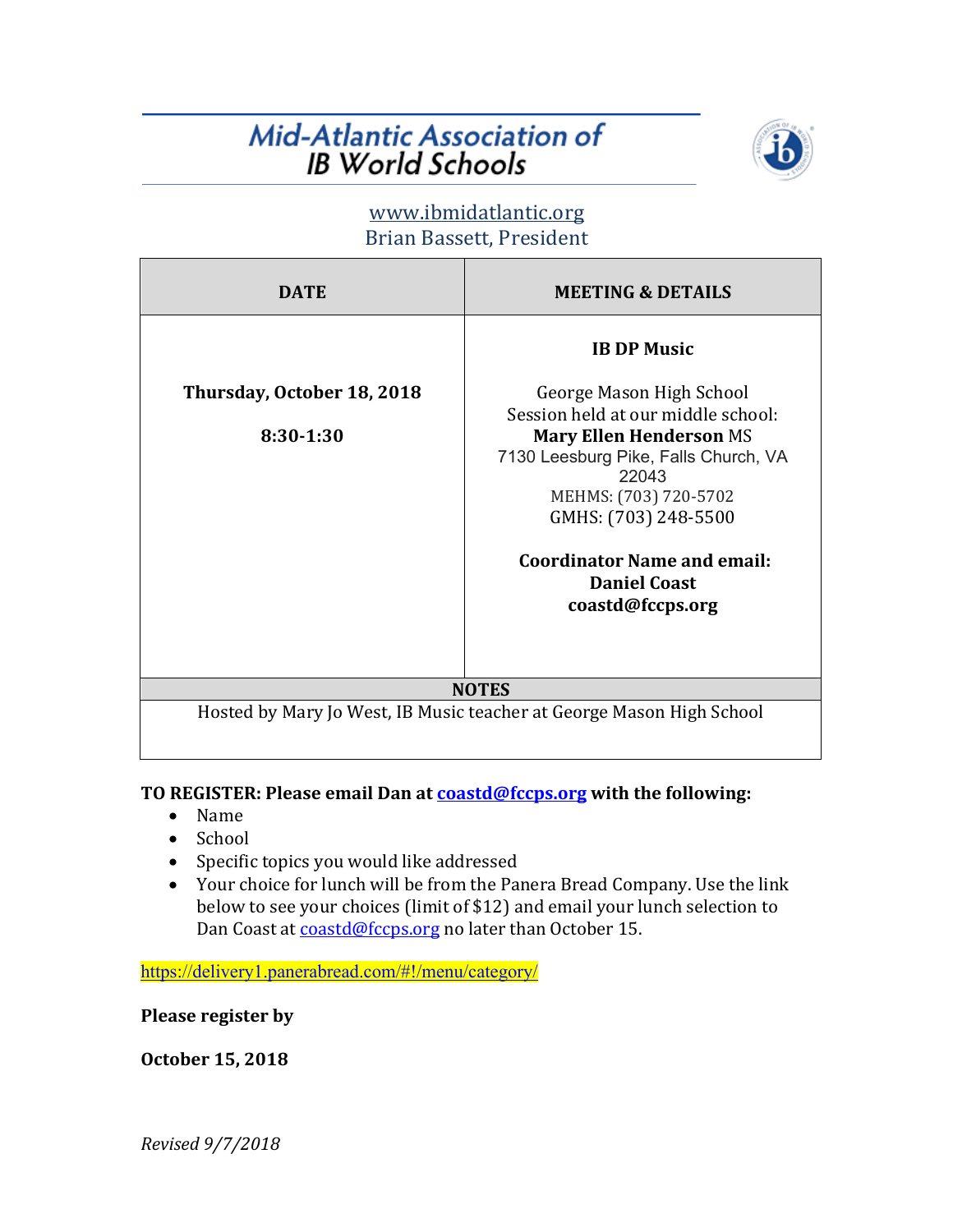#### **Hotel Suggestions**

#### **Hilton Garden Inn Falls Church**

706 W Broad St, Falls Church, VA 22046 (703) 237-8700 Approx \$120 .5 miles

Westin Tysons Corner 7801 Leesburg Pike, Falls Church, VA 22043 (703) 893-1340 Approx \$215  $1.0 \text{ mile}$ 

EconoLodge Metro 6800 Lee Hwy., Arlington, VA, 22213, US (703) 538-5300 Approx \$104 2.2 miles

#### **Directions to Location**

#### **From North of location:**

Cross the Potomac River on I-495 South via the American Legion Memorial Bridge Continue on I-495 for 5 miles Take exit 47 A-B and continue on to VA-7 East/Leesburg Pike Continue for 1.6 miles - MEHMS will be on your left (If you pass by the entrance, take your next left onto Haycock Road and turn left into the GMHS parking lot - our parking lots are connected).

#### **From South of location:**

Take I-495 North on the west side of the DC beltway Continue on the beltway  $(I-495)$  for 11 miles Take exit 47B, VA-7 E/Leesburg Pike/Falls Church Continue for 1.6 miles - MEHMS will be on your left (If you pass by the entrance, take your next left onto Haycock Road and turn left into the GMHS parking lot - our parking lots are connected).

#### **From West of location:**

Take Leesburg Pike, VA-7 through Tysons Corner and inside the DC beltway Continue for 1.6 miles - MEHMS will be on your left (If you pass by the entrance, take your next left onto Haycock Road and turn left into the GMHS parking lot - our parking lots are connected).